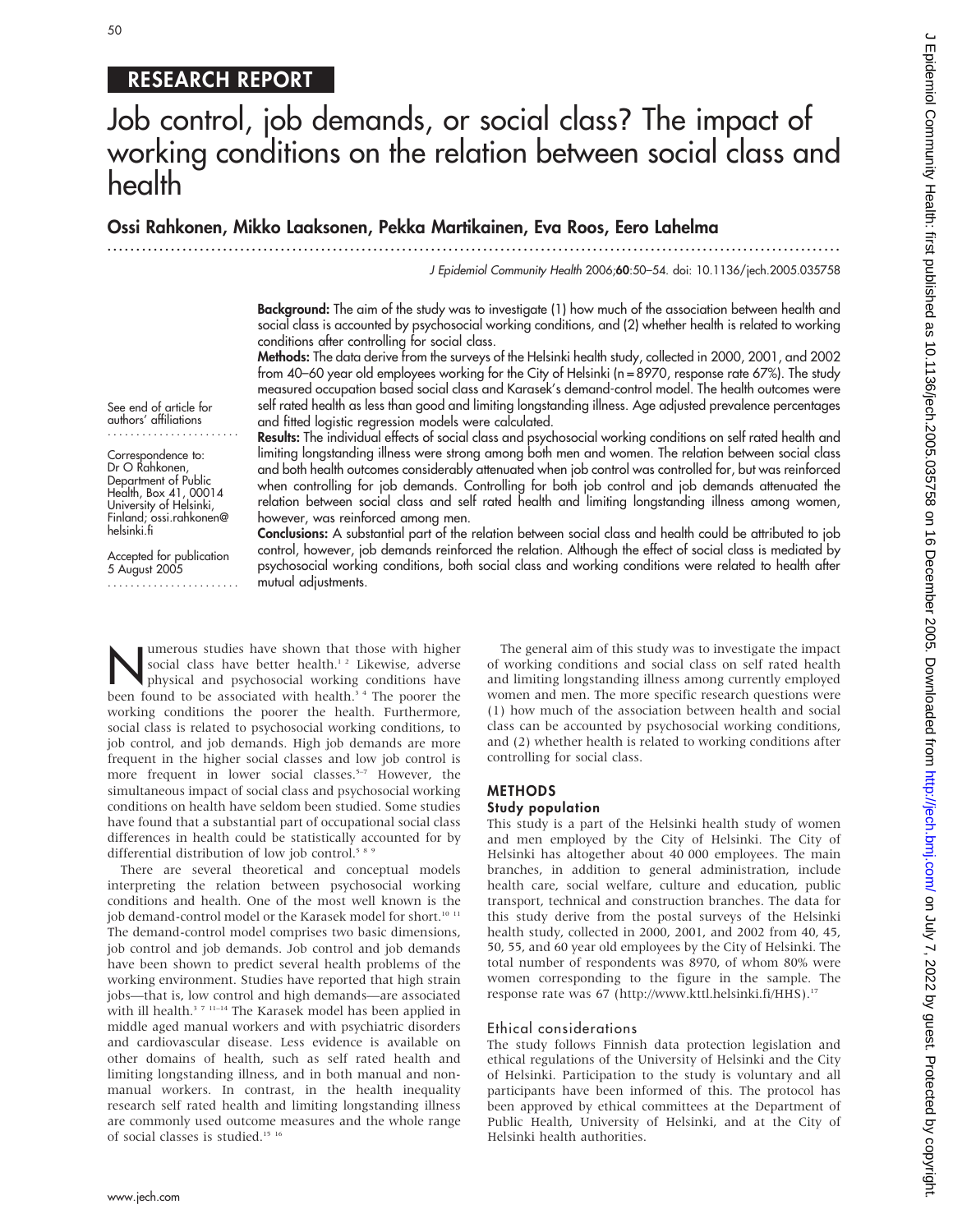Table 1 Self rated health as below good and limiting longstanding illness by social class and psychosocial working conditions (%)

|                                           | Proportion |       | Self rated health |       | <b>Limiting longstanding</b><br>illness |       |
|-------------------------------------------|------------|-------|-------------------|-------|-----------------------------------------|-------|
|                                           | Men        | Women | Men               | Women | Men                                     | Women |
| Social class                              |            |       |                   |       |                                         |       |
| Manual workers                            | 27         | 12    | 38                | 37    | 23                                      | 24    |
| Routine non-manual workers                | 10         | 42    | 30                | 30    | 18                                      | 21    |
| Semi-professionals                        | 19         | 19    | 31                | 22    | 18                                      | 17    |
| Managers and professionals<br>Job control | 43         | 27    | 22                | 20    | 13                                      | 13    |
| 1 lowest quintile                         | 20         | 16    | 40                | 40    | 20                                      | 22    |
|                                           | 17         | 21    | 36                | 34    | 23                                      | 17    |
| $\frac{2}{3}$                             | 28         | 30    | 28                | 24    | 16                                      | 15    |
| 4 highest quintile<br>Job demands         | 35         | 34    | 20                | 18    | 14                                      | 16    |
| 1 highest quintile                        | 20         | 23    | 36                | 33    | 24                                      | 27    |
| $\overline{2}$                            | 35         | 34    | 29                | 27    | 17                                      | 20    |
| 3                                         | 26         | 24    | 27                | 23    | 17                                      | 13    |
| 4 lowest quintile                         | 19         | 18    | 25                | 22    | 11                                      | 17    |
| Number                                    | 1758       | 7032  |                   |       |                                         |       |

## Health measures

We used two health outcome measures. The first measure was self rated health estimated with the question ''In general, would you say your health is excellent, very good, good, fair, or poor.'' In this paper we focus on self rated health as less than good—that is, ''fair'' or ''poor'' health. Less than good self rated health was reported by 29% of men and 27% of women. Self rated health incorporates a variety of physical, emotional, and personal components of health which taken together comprise individual ''healthiness''. As such, self assessed health is a broad indicator of health related wellbeing and represents a global summary measure of health status.18 In prospective studies, poor self rated health has proved to be a strong predictor of mortality.<sup>19</sup>

Limiting longstanding illness was elicited by asking ''Do you have any longstanding illness, disability or infirmity?'' If the answer was ''yes'', the follow up question was ''Does your illness/disability restrict your work or limit your daily activities (gainful employment, housework, schooling, studying)?''. This measure is a functional one as it directs attention to the consequences of illness in the living environment that is, whether reported illnesses limit daily activities.<sup>20</sup> The prevalence of limiting longstanding illness was 17% among men and 18% among women. The correlation between health measures were for women 0.41 and for men 0.36.

### Measures for social class and psychosocial working conditions

Social class was measured by the respondent's own occupational class categorised into: managers and professionals, semi-professionals, routine non-manual workers, and manual workers. As table 1 shows, the occupational structure in the City of Helsinki and public settings in general between men and women is very different, women work most often (42%) in routine non-manual jobs but men in upper nonmanual jobs (managers and professionals) (43%). Age and sex adjusted correlations between health and social class categories varied from 0.35 to 0.40.

A measure combining job decision latitude or job control was based on the Karasek framework.<sup>10 11</sup> Equal weights were given to 19 statements to produce the scores. The measure of job control was a sum of nine items that had moderate internal consistency (Cronbach's  $\alpha$  0.77). The measure of job demands was a sum of 10 items (Cronbach's  $\alpha$  0.76).

Our measure of occupational social class is mainly based on education and income but also of prestige. Differentiating non-manual workers into categories was based on competence requirements and status supervisory status as well as on education. Differentiating manual workers from nonmanual workers was based on the division between mental and physical work.<sup>21</sup> However, social class and job control

|                            | Age adjusted          | Social class+job control      | Social class+job demands | Social class+control+demands |
|----------------------------|-----------------------|-------------------------------|--------------------------|------------------------------|
| Social class               |                       |                               |                          |                              |
| Manual workers             | $2.42$ (1.86 to 3.15) | $1.69$ (1.24 to 2.30)         | $3.03$ (2.29 to 4.00)    | $2.06$ (1.50 to 2.83)        |
| Routine non-manual workers | $1.76$ (1.21 to 2.56) | $1.42$ (0.96 to 2.09)         | 2.28 (1.54 to 3.38)      | 1.86 (1.24 to 2.78)          |
| Semi-professionals         | 1.68 (1.25 to 2.25)   | 1.44 (1.06 to 1.95)           | 1.86 (1.38 to 2.51)      | $1.58$ (1.16 to 2.15)        |
| Managers and professionals | 1.00                  | 1.00                          | 1.00                     | 1.00                         |
| Job control                |                       |                               |                          |                              |
| 1 lowest quintile          | 2.90 (2.14 to 3.92)   | $2.15(1.52 \text{ to } 3.05)$ |                          | $2.41$ (1.69 to 3.45)        |
|                            | 2.43 (1.77 to 3.34)   | 2.02 (1.44 to 2.82)           |                          | 2.08 (1.48 to 2.93)          |
| 3                          | 1.72 (1.29 to 2.29)   | $1.57$ (1.17 to 2.10)         |                          | 1.68 (1.25 to 2.26)          |
| 4 highest quintile         | 1.00                  | 1.00                          |                          | 1.00                         |
| Job demands                |                       |                               |                          |                              |
| 1 highest quintile         | 1.83 (1.30 to 2.58)   |                               | 2.77 (1.92 to 4.02)      | $3.05$ (2.09 to 4.44)        |
|                            | 1.23 (0.90 to 1.69)   |                               | $1.54$ (1.11 to 2.14)    | 1.69 (1.21 to 2.37)          |
|                            | 1.16 (0.83 to 1.62)   |                               | 1.30 (0.92 to 1.83)      | 1.36 (0.96 to 1.92)          |
| 4 lowest quintile          | 1.00                  |                               | 1.00                     | 1.00 <sub>1</sub>            |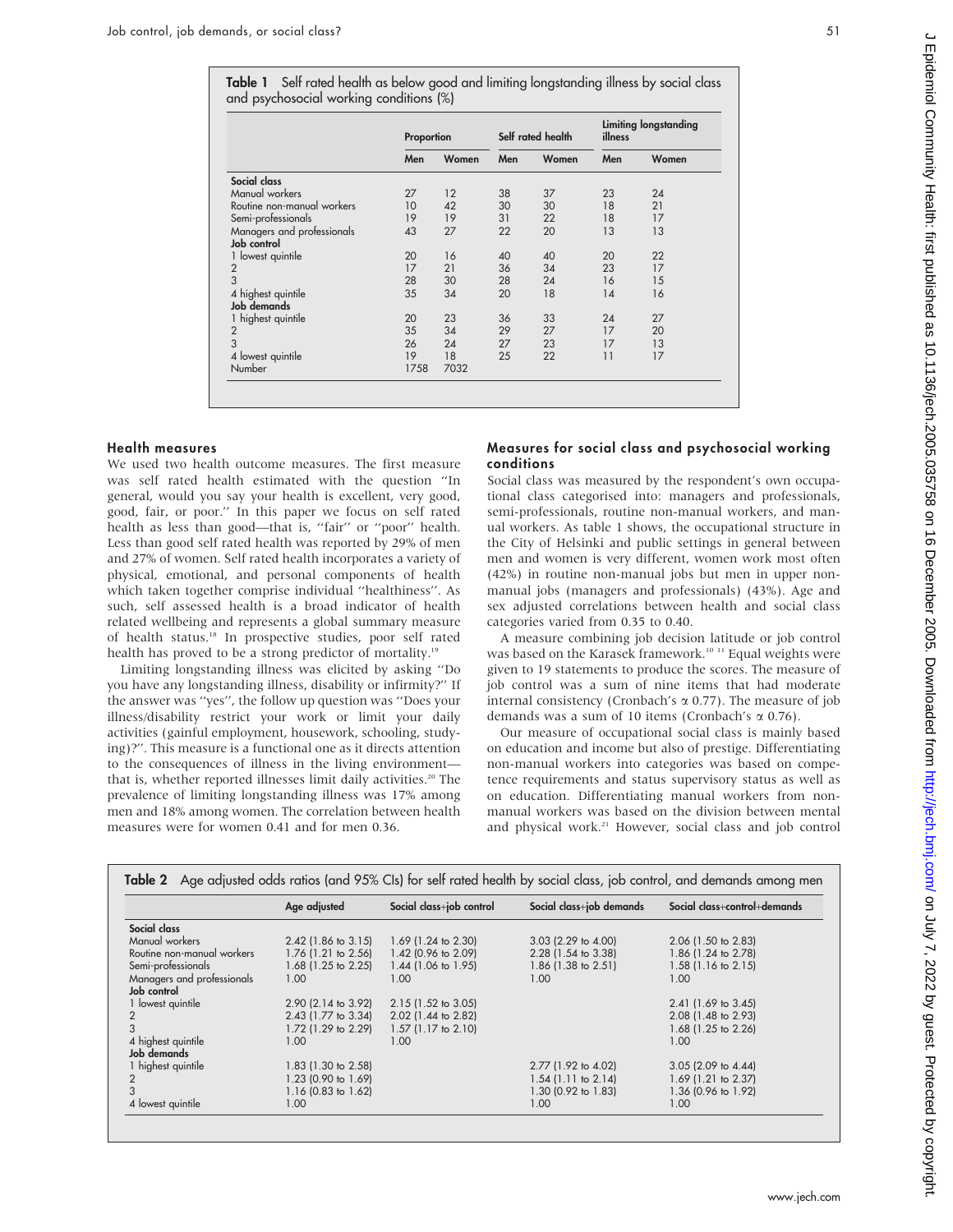|                            | Age adjusted             | Social class+job control | Social class+job demands | Social class+control+demands |
|----------------------------|--------------------------|--------------------------|--------------------------|------------------------------|
| Social class               |                          |                          |                          |                              |
| Manual workers             | 2.23 (1.85 to 2.69)      | 1.54 (1.26 to 1.89)      | $2.63$ (2.17 to 3.19)    | 1.82 (1.48 to 2.23)          |
| Routine non-manual workers | $1.74$ (1.51 to 2.01)    | $1.31$ (1.13 to 1.53)    | 2.08 (1.79 to 2.41)      | 1.56 (1.34 to 1.83)          |
| Semi-professionals         | $1.24$ (1.04 to 1.48)    | $1.14$ (0.95 to 1.36)    | 1.33 (1.11 to 1.59)      | 1.21 (1.01 to 1.46)          |
| Managers and professionals | 1.00                     | 1.00                     | 1.00                     | 1.00                         |
| Job control                |                          |                          |                          |                              |
| 1 lowest quintile          | 2.86 (2.42 to 3.38)      | 2.45 (2.04 to 2.93)      |                          | 2.50 (2.09 to 3.00)          |
| 2                          | $2.29$ (1.96 to $2.68$ ) | 2.06 (1.75 to 2.42)      |                          | 2.05 (1.74 to 2.42)          |
| 3                          | 1.44 (1.24 to 1.67)      | $1.36$ (1.16 to 1.58)    |                          | 1.35 (1.16 to 1.58)          |
| 4 highest quintile         | 1.00                     | 1.00                     |                          | 1.00                         |
| Job demands                |                          |                          |                          |                              |
| 1 highest quintile         | 1.84 (1.54 to 2.19)      |                          | 2.39 (1.99 to 2.87)      | $2.42$ (2.01 to 2.91)        |
| $\overline{2}$             | $1.31$ (1.11 to 1.55)    |                          | 1.53 (1.29 to 1.82)      | 1.56 (1.31 to 1.85)          |
|                            | $1.11$ (0.93 to 1.33)    |                          | 1.22 (1.02 to 1.46)      | 1.23 (1.02 to 1.47)          |
| 4 lowest quintile          | 1.00                     |                          | 1.00 <sub>1</sub>        | 1.00                         |

Table 3 Age adjusted odds ratios (and 95% CIs) for self rated health by social class, job control, and job demands among

and job demands are interrelated. The correlation between social class and job control was 0.43 and with job demands 0.23.

There was no interaction between job control and job demands, p values varied from 0.099 to 0.494 depending on sex and health measure. Thus, we used job control and job demands separately categorising them into quartiles.

## Statistical methods

Prevalence percentages of the health outcomes were calculated using direct age standardisation with the entire study population as the standard population. To examine the associations between social class and working conditions with health further analyses used multivariate logistic regression models.22 Models were fitted using the SAS statistical package. The results of the modelling are presented as odds ratios (OR). Model 1 presents all independent effects when only age is controlled for. Model 2 also included social class and job control, and model 3 included social class and job demands, model 4 is a final model including simultaneously all three ''explanatory'' indicators.

# RESULTS

The lower the social class the higher the prevalence of less than good self rated health and limiting longstanding illness (table 1). Thirty eight per cent of male manual workers and 37% of female manual workers reported their health as less than good, while among managers and professionals the corresponding percentages were 21 and 22. Among men there was no difference between routine non-manual workers and semi-professionals. Among women the prevalence of less than good health was similar in the two highest groups. For limiting longstanding illness the prevalence was 23% for male manual workers and 24% for female manual workers and the corresponding percentages for the managers and professionals were 13% for women and men.

Investigating job control and job demands separately, the figures were rather constant. The lower the control, the poorer the health, and the higher the demands, the poorer the health.

The relations between social class, working conditions, and health were next clarified by using logistic regression analysis. We first examined self rated health by each independent variable separately in men and women. These analyses (tables 2 and 3) confirmed the results presented earlier: higher social class and better working conditions were associated with better self rated health.

When both social class and job control were included the odds ratios for manual workers attenuated compared with managers and professionals among men by 51% and among women by 56%. The social class gradient remained among men and women. Also the gradient by job control attenuated but remained statistically significant. When both social class and job demands were included in the analysis simultaneously the odds ratios for manual workers increased among male manual workers by 43% and among female manual workers by 33%. The gradient by job demands reinforced considerably. When all variables were included in the final

Table 4 Age adjusted odds ratios (and 95% CIs) for limiting longstanding illness by social class, job control, and job demands among men

|                            | Age adjusted        | Social class+job control       |                          | Social class+job demands Social class+control+demands |
|----------------------------|---------------------|--------------------------------|--------------------------|-------------------------------------------------------|
| Social class               |                     |                                |                          |                                                       |
| Manual workers             | 2.27 (1.67 to 3.09) | 2.08 (1.45 to 2.97)            | $3.02$ (2.18 to 4.19)    | 2.62 (1.80 to 3.80)                                   |
| Routine non-manual workers | 1.66 (1.06 to 2.59) | $1.55$ (0.99 to 2.45)          | 2.35 (1.48 to 3.75)      | 2.16 (1.34 to 3.47)                                   |
| Semi-professionals         | 1.47 (1.03 to 2.10) | 1.39 (0.97 to 2.00)            | $1.67$ (1.16 to 2.39)    | 1.54 (1.07 to 2.23)                                   |
| Managers and professionals | 1.00                | 1.00                           | 1.00                     | 1.00                                                  |
| Job control                |                     |                                |                          |                                                       |
| 1 lowest quintile          | 1.74 (1.22 to 2.48) | 1.13 $(0.75 \text{ to } 1.71)$ |                          | 1.30 (0.86 to 1.98)                                   |
|                            | 1.96 (1.37 to 2.81) | $1.51$ (1.03 to 2.22)          |                          | 1.57 (1.06 to 2.32)                                   |
|                            | 1.31 (0.94 to 1.83) | 1.16 (0.82 to 1.63)            |                          | 1.25 (0.88 to 1.77)                                   |
| 4 highest quintile         | 1.00                | 1.00                           |                          | 1.00                                                  |
| Job demands                |                     |                                |                          |                                                       |
| 1 highest quintile         | 2.64 (1.71 to 4.05) |                                | 4.03 (2.55 to 6.37)      | 4.09 (2.58 to 6.49)                                   |
|                            | 1.70 (1.13 to 2.56) |                                | $2.15(1.41)$ to $3.28$ ) | 2.20 (1.43 to 3.36)                                   |
|                            | 1.55 (1.01 to 2.37) |                                | $1.75$ (1.13 to 2.70)    | $1.75$ (1.13 to 2.71)                                 |
| 4 lowest quintile          | 1.00                |                                | 1.00                     | 1.00                                                  |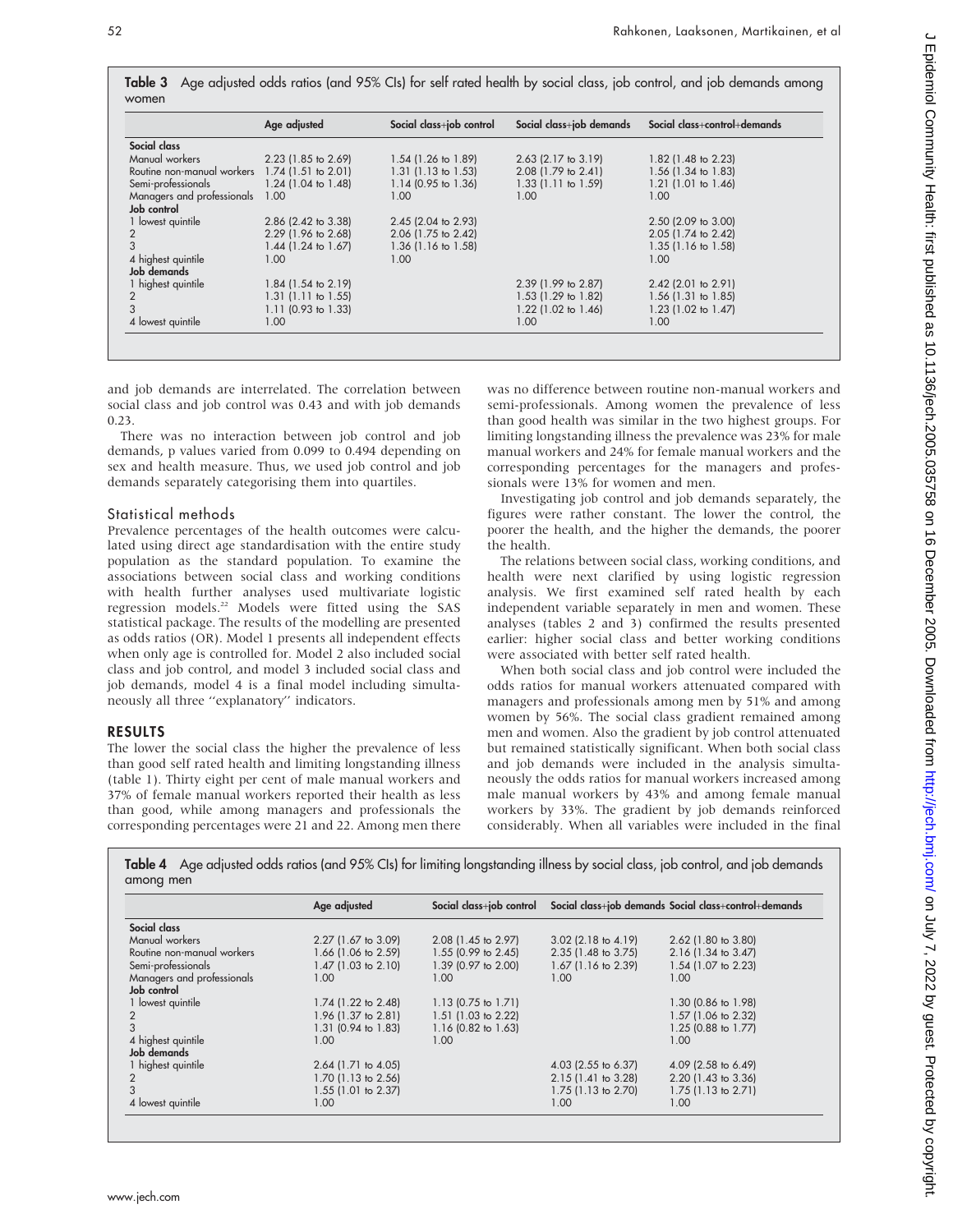Table 5 Age adjusted odds ratios (and 95% CIs) for limiting longstanding illness by social class, job control, and job demands among women

|                            | Age adjusted          |                               | Social class+job control Social class+job demands | Social class+control+demands |
|----------------------------|-----------------------|-------------------------------|---------------------------------------------------|------------------------------|
| Social class               |                       |                               |                                                   |                              |
| Manual workers             | 1.77 (1.42 to 2.19)   | $1.39(1.10 \text{ to } 1.74)$ | 1.98 (1.59 to 2.47)                               | 1.55 (1.23 to 1.96)          |
| Routine non-manual workers | $1.66$ (1.41 to 1.96) | $1.38(1.16 \text{ to } 1.64)$ | 1.89 (1.59 to 2.23)                               | 1.56 (1.31 to 1.86)          |
| Semi-professionals         | 1.38 (1.13 to 1.68)   | 1.30 (1.06 to 1.59)           | $1.45$ (1.18 to 1.77)                             | 1.36 (1.11 to 1.67)          |
| Managers and professionals | 1.00                  | 1.00                          | 1.00                                              | 1.00                         |
| Job control                |                       |                               |                                                   |                              |
| 1 lowest quintile          | 2.06 (1.71 to 2.48)   | 1.80 (1.47 to 2.21)           |                                                   | 1.82 (1.49 to 2.23)          |
| 2                          | 1.81 (1.52 to 2.17)   | 1.65 (1.37 to 1.98)           |                                                   | 1.62 (1.35 to 1.96)          |
| 3                          | 1.39 (1.17 to 1.64)   | $1.31$ (1.11 to 1.56)         |                                                   | 1.30 (1.09 to 1.54)          |
| 4 highest quintile         | 1.00                  | 1.00                          |                                                   | 1.00                         |
| Job demands                |                       |                               |                                                   |                              |
| 1 highest quintile         | 1.48 (1.22 to 1.79)   |                               | 1.79 (1.47 to 2.19)                               | 1.80 (1.47 to 2.20)          |
| $\overline{2}$             | 1.09 (0.91 to 1.32)   |                               | 1.23 (1.02 to 1.49)                               | 1.24 (1.03 to 1.50)          |
| 3                          | $0.91$ (0.75 to 1.12) |                               | $0.98$ (0.80 to 1.20)                             | $0.99$ (0.80 to 1.21)        |
| 4 highest quintile         | 1.00                  |                               | 1.00                                              | 1.00                         |

analysis simultaneously the odds ratios for manual social class compared with the initial model decreased (25% among men and 33% among women) but remained statistically significant. However, the odds ratios for job control and job demands slightly increased among men.

The pattern for limiting longstanding illness was broadly similar to that for self rated health. The individual effects of social class, job control, and job demands were clear among men (table 4) and women (table 5). However, for women only those with highest job demands differed from the reference category. When both social class and job control were included in the analysis the odds ratios for limiting longstanding illness attenuated by 15% among male manual workers and by 49% among female manual workers. When both social class and job demands were included simultaneously the odds ratios increased by 59% among male manual workers and by 27% among female manual workers. In the final analysis, social class differences among male manual workers increased (28%), but decreased among female manual workers (29%) compared with the initial model.

#### **DISCUSSION**

This study sought to combine two research traditions, research on psychosocial working conditions and research on social class inequalities in health. The aim was to investigate how much of the association between health and social class and two global measures of health could be accounted by psychosocial working conditions, and whether health is related to working conditions after controlling for social class.

In our data of 7171 employed women and 1799 employed men the main findings were (1) the effects of social class and psychosocial working conditions on self rated health and limiting longstanding illness were strong among both women and men. (2) Controlling for job control attenuated the relation between social class and health but controlling for job demands reinforced the relation. (3) The effect of social class is mediated by psychosocial working conditions on

### What this paper adds

The paper adds to out knowledge that the impact of psychosocial working conditions on health inequalities is substantial, however, the impact of both working conditions and social class on health are partly independent.

health but they were also related to health after mutual adjustments.

In this study taking job control into account attenuated the association between social class and health. This result is in accordance with previous studies from the UK, $s$ <sup>23</sup> the Netherlands,<sup>5</sup> and Denmark.<sup>6</sup> These studies show that a substantial part of the relation between social class and health can be attributed to a different distribution of job control between the social classes. However, the impact of job demands on social class differences in health has been less investigated. According to two previous studies job demands did not contribute to the explanation of the relation between social class and self rated health.<sup>5 23</sup> In our data, controlling for job demands, in contrast with job control, reinforced the relation between social class and health for men and for women. This is because high job demands were more common in the higher non-manual groups. Sex differences were small. However, in longstanding the social class differences were more pronounced among men and especially the differences by job demands. This may be because our measure on social class may capture the hierarchy of working men better than women.

Psychosocial working conditions were measured by Karasek's job strain model. This model has been criticised because job control and job demands might only by indirect measures or surrogates for social class.<sup>24</sup> Simultaneously controlling for social class, job control, and job demands may result in bias. However, we agree with Theorell<sup>25</sup> that it is relevant to control for social class to clarify the independent effects but accordingly we also need analyses that are both controlled and non-controlled for social class. Our results showed that there were no interactions between the two dimensions, and job controls and job demands were analysed separately. Often job demands have been omitted in studies. However, we suggest that both dimensions of the demandcontrol model be included, but these dimensions should be studied separately.

It should also be noted that our study included a cross sectional design—that is, social class, working conditions, and health were measured at the same time. We thus cannot

# Policy implications

To decrease health inequalities not only working conditions should be emphasised but also other material conditions that are related to social class.